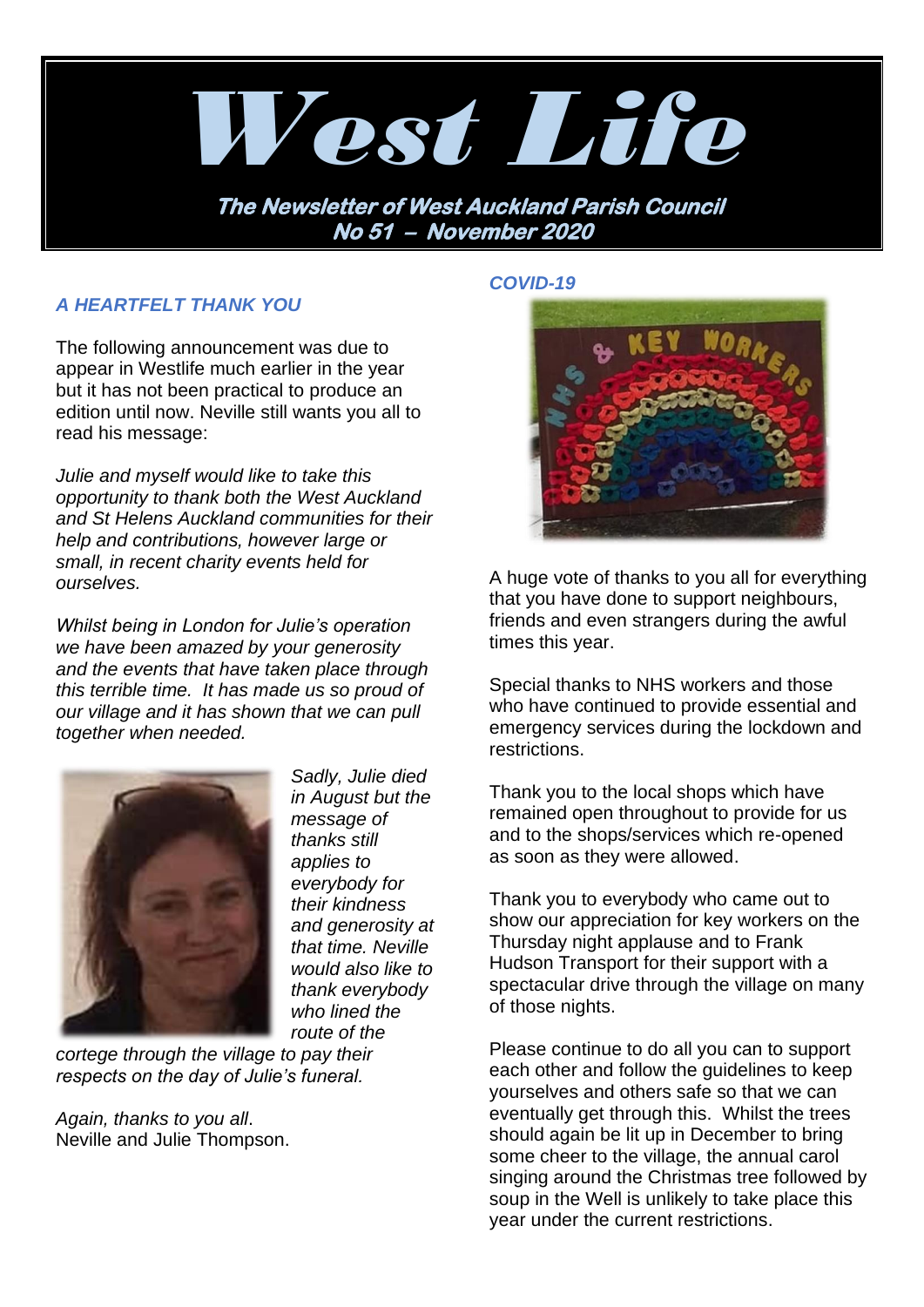# *A COMMUNITY WOODLAND AND ORCHARD FOR WEST AUCKLAND?*

Would you be keen to see a new COMMUNITY WOODLAND planted in the village, on land between West Auckland and St Helen Auckland?

Would you also like to see a new COMMUNITY ORCHARD established beside it?



The above sketch plan has been produced for a community orchard and woodland to test the opinion of both the local authority Durham County Council (DCC) and residents. The woodland and orchard would be sited in the NE corner of the village, on DCC land north of Station Road and Northbridge Park – see plan below. They would adjoin the important Stockton and Darlington Railway line (S&DR) – 6 on the plan – and its early Haggerleases branch line (4) which would of course be fully protected. Early site meetings with DCC officers have been very encouraging. A preliminary landscape plan is being prepared by DCC with costings and likely grant sources identified.

The new woodland areas would extend the wildlife corridor that already runs beside the S&DR down from Etherley, right into the heart of the village, with two main areas (3 and 8). The southern of these two areas (3) is a redundant football pitch, unused for many years due to its boggy condition. The suggested orchard site (2) would be close to the River Gaunless just opposite Station View.

*THE PLAN -* The planting of the woodland would be a major task undertaken largely by DCC's contractors but working closely with local residents and schools who would also be involved in its subsequent management and use. The orchard would be more of a village affair: planted, managed and eventually harvested by local residents.

Would you like to be involved in one or both of these proposals? Without local support, they may well not happen! If you are interested please contact Martin Roberts either by email *[martin.fleece@gmail.com](mailto:martin.fleece@gmail.com)* or phone/text 07717 533577 or drop a note through his door at 20B Front Street on the village green.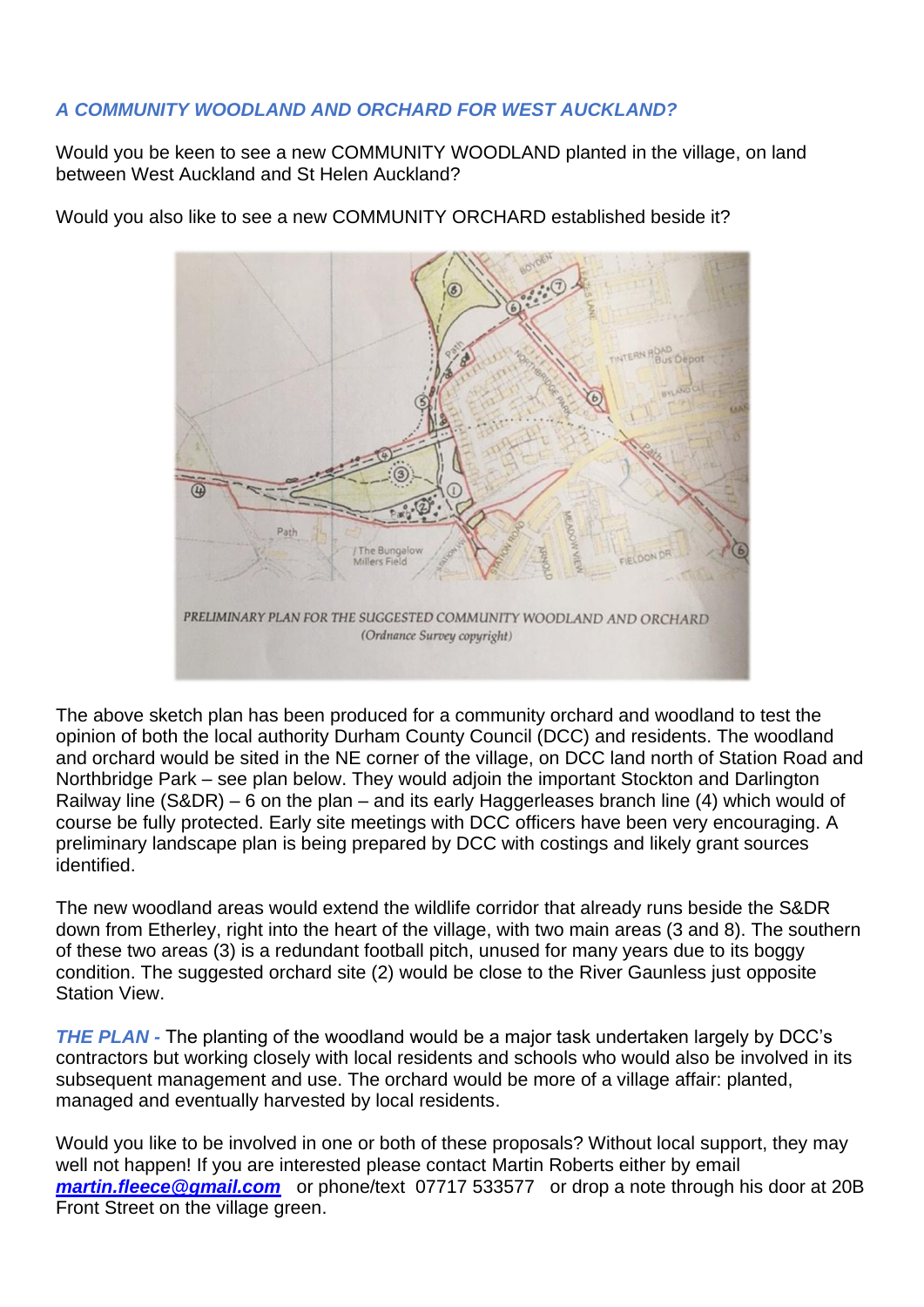# *NEIGHBOURHOOD WARDENS*

According to the Autumn edition of DCC's **County News**: "thirteen new neighbourhood wardens have joined the council to help combat anti-social behaviour and envirocrime".

Four of the new team will focus solely on the issue of tackling fly tipping which will be no bad thing. Some of the new recruits will patrol the streets of Durham City whilst others will concentrate on towns and villages across the county. Hopefully, West Auckland will benefit from a share of the time allocated to these wardens: there have been some worrying incidents of anti-social behaviour in recent weeks.

#### *SAMARITAN'S PURSE: OPERATION CHRISTMAS CHILD*



The SHOEBOX appeal will take place, as near to normal as possible, again this year. Information leaflets and empty pre-printed boxes are available from The

Well on East Green. Full boxes can be dropped off at The Well during opening hours on November 11<sup>th</sup>, 12<sup>th</sup> and 13<sup>th</sup>.

*The Well* is currently open from 9.00am to 3.00pm on Wednesday, Thursday and Friday each week but operating under the current stricter government guidelines

The Food Bank is still in operation and has been throughout the COVID-19 situation: items for food parcels are always most welcome and the staff will soon be planning to make up Christmas hampers for those in need; if you are able to donate anything along the lines of tins of ham, Christmas pudding, Christmas cake, mince pies, boxes of biscuits, bars of chocolate/chocolates or savoury snacks, these also would be gratefully received.

# *WELCOME*

A belated but nevertheless warm **Welcome to West Auckland** for some new residents:

- To those who have moved into the new houses built on the site of the former East Green Home.
- To the garage occupying what used to be the Old Mill – and what an excellent job has been done to tidy up the building and make it look attractive.
- To West Auckland Boxing Club who have taken over the old youth club building; they have refurbished it, equipped it and have been able to hold some training/fitness sessions already.

## *WEST AUCKAND IN BLOOM*

Local volunteers have been able to maintain the variety of tubs and planters around the village over the Summer and have provided many colourful displays to cheer us up during these dark times; two new beds have been introduced – one in Chapel Street and one outside the Spar car park; a miner with his coal tub has arrived on the green as a reminder of the village's mining heritage.

The Parish Council has purchased the two silhouette soldiers in front of the Pant to enhance the war memorial and a further large number of **spring bulbs** have been planted in and around the village to increase the display for next year.

More volunteers are always welcome to support improving the village. Anyone wishing to become involved could either contact the Parish Council or speak to any of the volunteers can regularly be seen planting, weeding and litter picking around the village.

# *PARISH COUNCIL VACANCY*

A vacancy is about to be advertised for a coopted Parish Councillor to replace Cllr Rachel Gargett-Gillens. The Parish Council wish to thank Cllr Gargett-Gillens for her contribution. Anyone interested in this voluntary position please contact Sharon, Clerk 01388 834360?